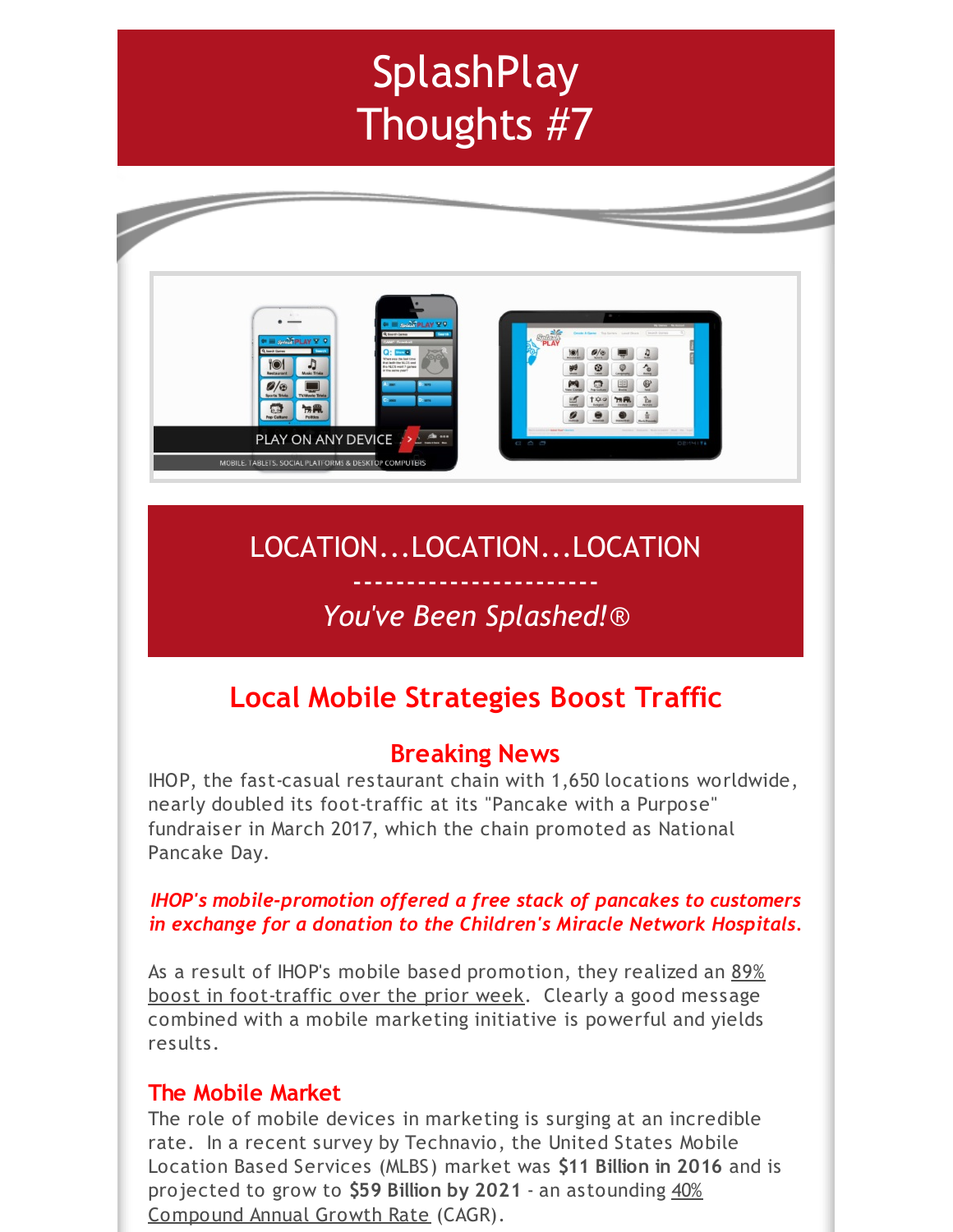Technavio said the growth is driven by the surging number of mobile devices in the hands of consumers. More importantly, these consumers are demanding navigation services as well as the integration of location-based search and product opportunities into their online activities ranging from social media to gaming.

The mobile location information service, PlaceIQ, observed IHOP's substantial spike in foot-traffic for its free pancake charity drive demonstrated how mobile marketing yields measurable and immediate returns on mobile marketing investments and efforts.

#### **What about Privacy**

When it comes to mobile marketing, the single factor that concerns marketers is the possibility of running afoul of laws governing the use of geolocation tools. Basically, to tap into a mobile device user's geolocation information without their permission is illegal. Regardless of the risk, brands' interest in tapping into these tools has grown dramatically. The bottom line is, marketers are embracing mobile because they are realizing meaningful insights and opportunities offered by mobile devices. Everyone knows that mobile marketing works!

### **SplashPlay and Privacy**

Unlike most MLBS marketing strategies, SplashPlay does not invade the privacy of its game players. In fact, to ensure players' peace-ofmind and privacy, SplashPlay Game Sponsors are not provided information about a game player unless the player redeems a Game Sponsor's deal or rewards points.

SplashPlay's mobile strategy is unique in that our location targeting is the result of "local" Game Sponsors engaging their "local" audience with their SplashPlay game. As such, SplashPlay is intrinsically location targeting without having to violate the law or individual privacy.

### **The Trend is Clear and SplashPlay is Perfectly Positioned**

Clearly, mobile is a significant business opportunity for SplashPlay's Gamification Agents today and in the coming years.

More importantly, SplashPlay is a business opportunity that 30 million businesses, 2 million charities and hundreds of thousands of schools, clubs, churches, temples, and organizations throughout America are eager to embrace and integrate into their new-age marketing plan.

**\*\*\*\*\*\*\*\***